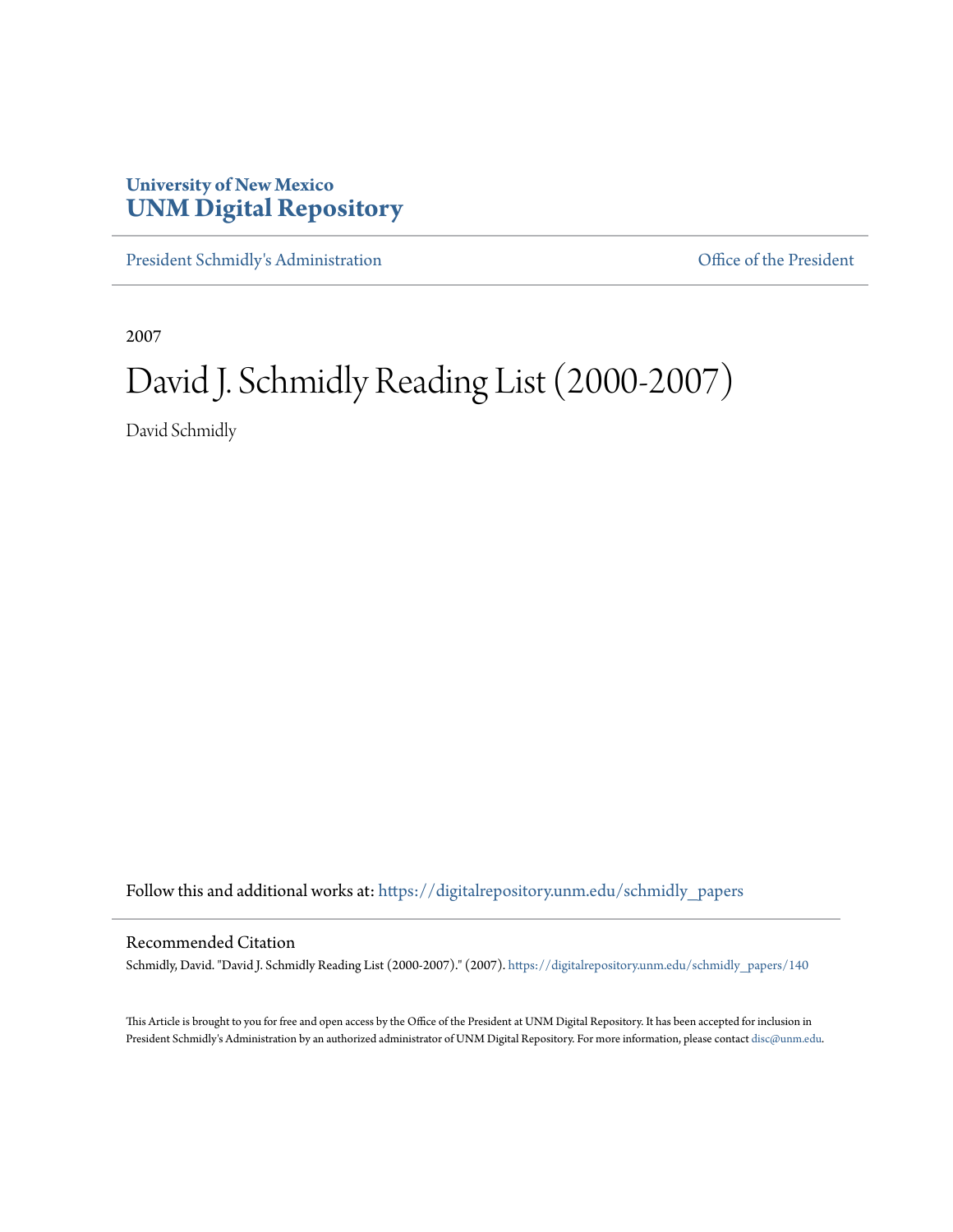## **David J. Schmidly Reading List (2000-2007)**

- **Michael Rosenzweig. 2003. Win-Win Ecology. 211 pp.**
- Frank Rodes. 2001. The Role of the American University: The Creation of the Future. 265 pp.
- **Stephen Ambrose. 1996. Undaunted Courage. 521 pp.**
- Harriet Kofalk. 1989. No Woman Tenderfoot. 225 pp.
- David Donald. 1998. Lincoln Part I. 863 pp.
- David McCulloch. 1992. Truman. 1172 pp.
- Winston Churchill. 1959. Memoirs of the Second World War. 1065 pp.
- **Frank Freidel. 1990. Franklin D. Roosevelt. 710 pp.**
- **Edmund Morris. 2001. Theodore Rex. 772 pp.**
- David McCulloch. 2001. John Adams. 751 pp.
- H. Paul Jeffers. 2000. An Honest President: The Life and Presidencies of Grover Cleveland. 385 pp.
- **Edmund Morris. 1979. The Rise of Theodore Roosevelt. 920 pp.**
- Hans L. Trefonsse. 2002. Rutherford B. Hayes. 170 pp.
- David McCulloch. 1977. The Path Between the Seas. 698 pp.
- Bob St. John. 2000. Landry: Legend and Legacy. 400 pp.
- David Maraniss. 1999. When Pride Still Mattered: A Life of Vince Lombardi. 541 pp.
- Richard Cramer. 2000. Joe DiMaggio: The Hero's Life. 546 pp.
- Um Dent. 1999. The Junction Boys. 289 pp.
- Barry Lopez. 1994. Field Notes. 159 pp.
- **Erik Larson. 1999. Isaac's Storm. 323 pp.**
- **John Grisham. 2001. A Painted House. 388 pp.**
- Bob Knight with Bob Hammel. 2002. Knight: My Story. 387 pp.
- Thomas M. Leonard. 2001. James K. Polk: A Clear and Unquestionable Destiny. 218 pp.
- Donald T. Phillips. 1992. Lincoln on Leadership. 188 pp.
- Washington Irving. 1956 (Edited). A Tour on the Prairies. 214 pp.
- Don Graham. 2003. Kings of Texas: The 150-Year Saga of an American Ranching Empire. 289 pp.
- **Lauren Hillenbrand. 2003. Seabiscuit. 339 pp.**
- John Feinstein. 1986. A Season on the Brink. 311 pp.
- Yogi Berra. 2001. When You Come to A Fork in the Road, Take It. 175 pp.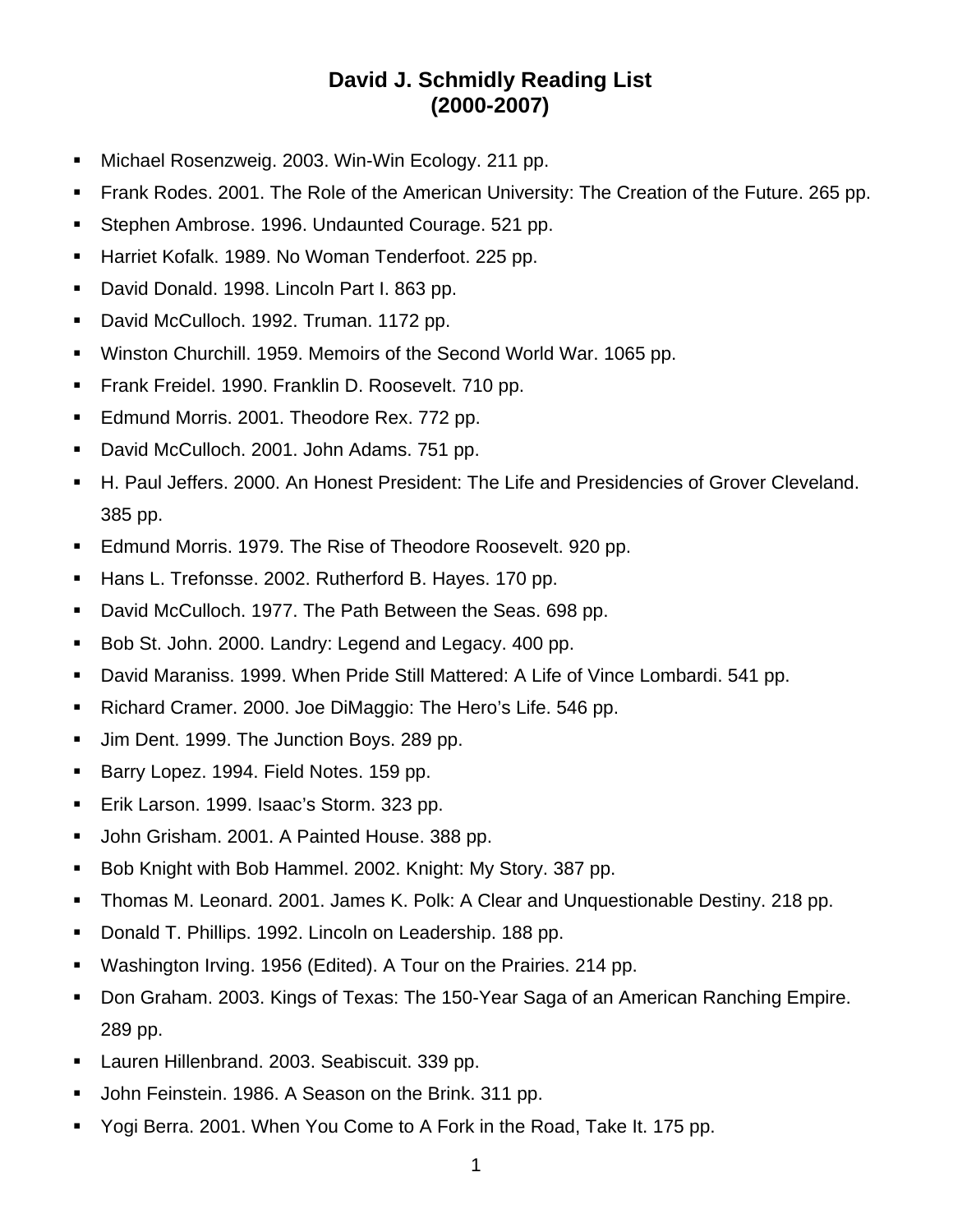- Um Collins. 2001. Good To Great. 300 pp.
- Richard Nelson, Barry Lopez and Terry Tempest Williams. 2002. Patriotism and the American Land. 58 pp.
- Wendell Berry. 2001. In the Presence of Fear. 44 pp.
- Wendell Berry and David James Duncan. 2003. Citizens Dissent. 60 pp.
- Charles Darwin (edited by Nora Barlow). 1958. The Autobiography of Charles Darwin. 251 pp.
- Rebecca Scott. 2003. Darwin and the Barnacle. 309 pp.
- Adrian Desmond and James Moore. 1991. Darwin: The Fates of Human Societies.
- E. Vincent. 2003. Nelson: Love and Fame. Yale University Press, New Haven, Co. 640 pp.
- P. Roberts. 2004. The End of Oil: On the Edge of a Perilous New World. Houghton Mifflin Co., Boston. 389 pp.
- R. Chernow. 2004. Alexander Hamilton. Penguin Press, New York. 818 pp.
- Z. Karabell. 2004. Chester Alan Arthur, Times Books. Henry Hold and Company, New York. 170 pp.
- E. Mayr. 2004. What makes biology unique? Cambridge University Press. 232 pp.
- J. Diamond. 2005. Collapse: How societies choose to fail or succeed. Viking Press, New York, N.Y. 575 pp.
- K.D. Ackerman. 2003. Dark Horse: The Surprise Election and Political Murder of President James A. Garfield. Carroll and Graf Publishers, New York. 551 pp.
- Z. Karebell. 2004. Chester Alan Arthur, The American Presidents, Time Books. Henry Holt and Company, New York. 170 pp.
- M. L. Fausold. 1985. The Presidency of Herbert Hoover. University Press of Kansas. 288 pp.
- T. Widmer. 2005. Martin Van Buren. The American Presidents, Time Books. Henry Holt and Company, New York. 189 pp.
- E. P. Trani and D. L. Wilson. 1977. The Presidency of Warren G. Harding. University Press of Kansas. 232 pp.
- David McCullough. 2001. Mornings on Horseback: The Story of an Extraordinary Family, a Vanished Way of Life, and the Unique Child Who Became Theodore Roosevelt. Simon and Shuster Paperbacks, New York. 445 pp.
- Carol Grant Gould. 2004. The Remarkable Life of William Beebe Explorer and Naturalist. Island Press/Shearwater Books, Washington, D.C. 447 pp.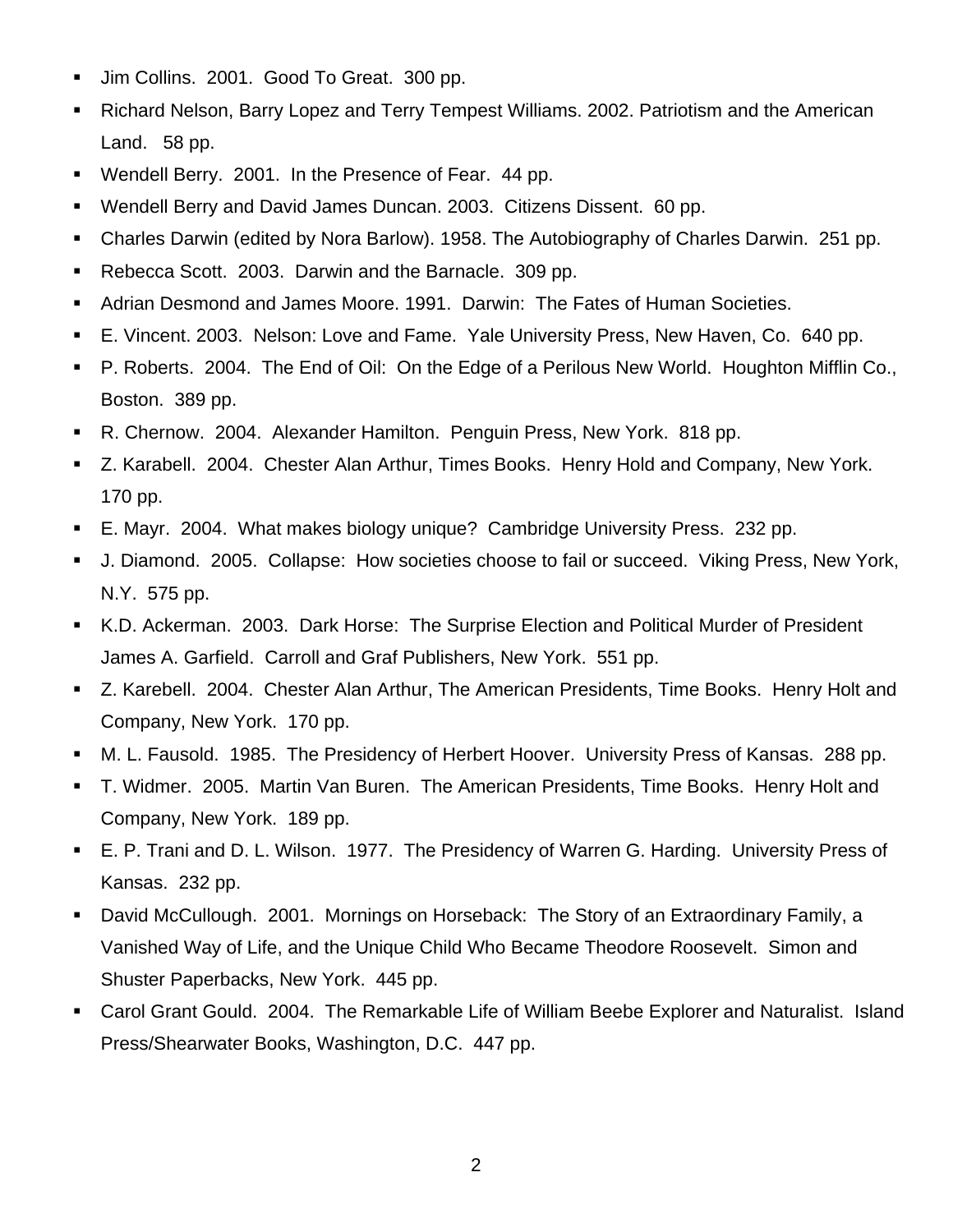- Patricia O'Toole. 2005. When Trumpets Call: Theodore Roosevelt after the White House. Simon and Shuster, New York. 494 pp.
- Paul Cutright. 1956. Theodore Roosevelt the Naturalist. Harper and Brothers, New York. 297 pp.
- Adrien Desmond and James Moore. 1991. Darwin: The Life of a Tormented Evolutionist. W.W. Norton and Co., New York. 808 pp.
- Janet Browne. 2001. Charles Darwin: The Power of Place. Princeton University Press. 591 pp.
- Janet Browne. 1995. Charles Darwin: Voyaging. Princeton University Press. 605 pp.
- Richard Rhodes. 2004. John James Audubon: The Making of an American. Alfred A. Knopf, New York. 511 pp.
- **John Wooden and Steve Jamison. 2005. Wooden on Leadership. McGraw-Hill. 302 pp.**
- Susan R. Komives, Nance Lucas, and T. R. McMahon. 1998. Exploring Leadership for College Students Who Want to Make a Difference. Jossey-Bass Publishers, San Francisco, CA. 347 pp.
- Jeremy Schaap. 2005. Cinderella Man: James J. Braddock, Max Baer, and the Greatest Upset in Boxing History. Houghton Mifflin Co. Boston. 324 pp.
- J. Diamond. 1999. Guns, Germs, and Steel: The Fates of Human Societies. W.W. Norton & Company, N.Y. 494 pp.
- Doris K. Goodwin. 2005. Team of Rivels: The Political Genius of Abraham Lincoln. Simon & Schuster, N.Y. 916 pp.
- Dan Jenkins. 2005. Slim and None. Doubleday, N.Y. 243 pp.
- Candice Millard. 2005. The River of Doubt: Theodore Roosevelt's Darkest Journey. Doubleday, N.Y. 416 pp.
- H.W. Brands. 2005. Andrew Jackson: His life and Times. Doubleday, N.Y. 607 pp.
- Jean Edward Smith. 2001. Grant. Simon & Shuster, N.Y. 781 pp.
- Thomas M. Leonard. 2001. James K. Polk: A Clear and Unquestionable Destiny. SR Books, Wilmington, Delaware. 218 pp.
- Charles W. Calhoun. 2005. Benjamin Harrison. Times Books, Henry Holt and Company, N.Y. 206 pp.
- Niles Eldredge. 2005. Darwin: Discovering the Tree of Life. W. W. Norton and Company, N.Y. 256 pp.
- Michael Ruse. 2006. Darwinism and its Discontents, Cambridge University Press, New York, N.Y. 316 pp.
- Edward J. Larson. 2006. Evolution: The Remarkable History of a Scientific History. Modern Library, N.Y. 337 pp.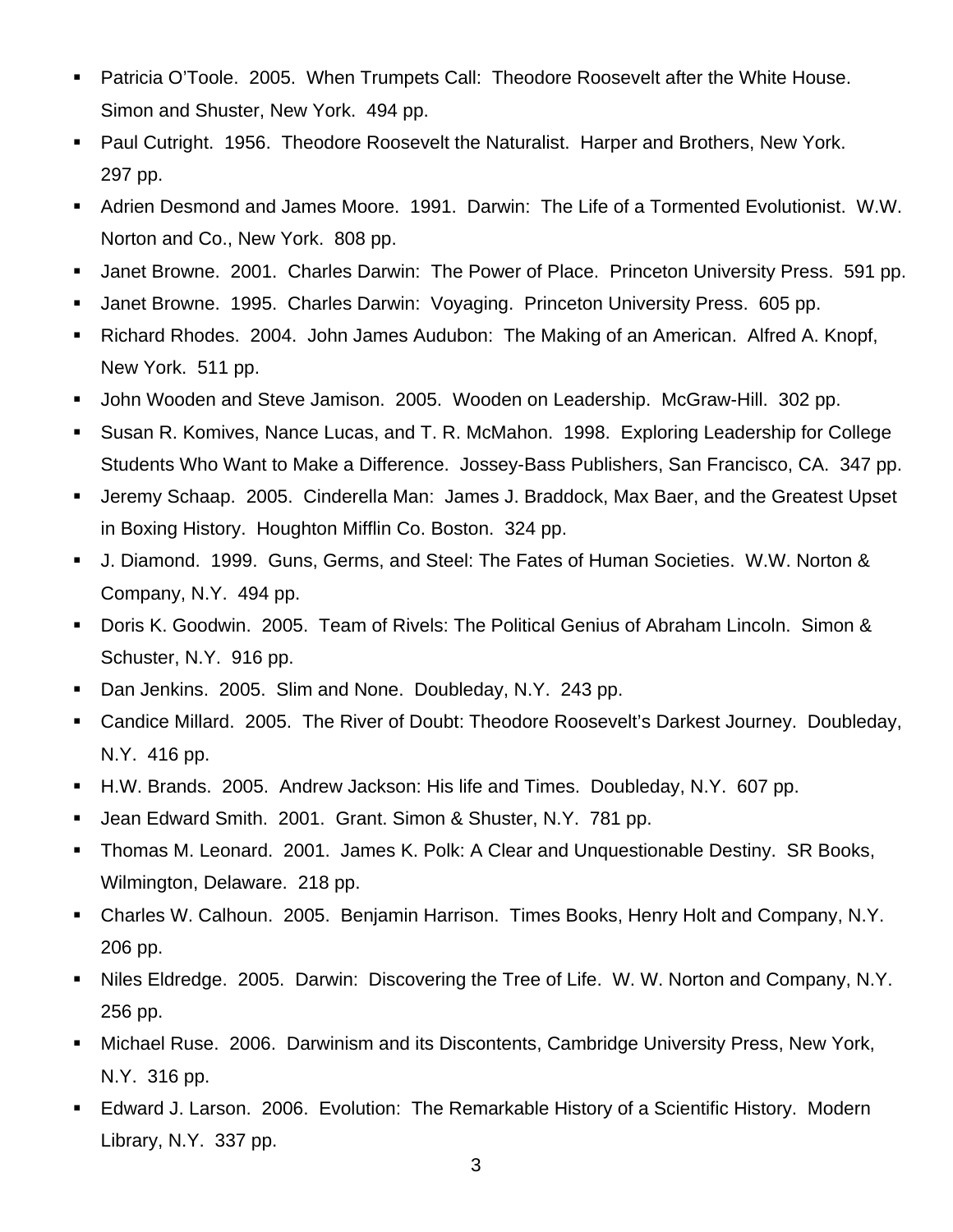- Nathaniel Philbrick. 2006. Mayflower. Viking Penguin, Albany, N.Y. 461 pp.
- Dorothy H. Patent. 2001. Charles Darwin: The Life of a Revolutionary Thinker. Holiday House, N.Y. 144 pp.
- Ernst Mayr. 1991. One Long Argument: Charles Darwin and the Genesis of Modern Evolutionary Thought. Harvard University Press. 187 pp.
- Leigh Montville. 2006. The Big Bam: The Life and Times of Babe Ruth. Doubleday, N.Y. 390 pp.
- Jeff Angus. 2006. Management by Baseball. Harper Collins, N.Y. 254 pp.
- E. O. Wilson. 2006. The Creation: An Appeal to Save Life on Earth. W. W. Norton and Company, N.Y., 175 pp.
- James Bradley (with Ron Powers). 2000. Flags of Our Fathers. Bantam Books, N.Y. 562 pp.
- Robert Kohler. 2006. All Creatures: Naturalists, Collectors, and Biodiversity, 1850 1950. Princeton University Press, Princeton, N.J. 379 pp.
- David Quammen. 2006. The Reluctant Mr. Darwin. W. W. Norton Co., N.Y. 304 pp.
- Timothy Egan. 2006. The Word Hard Time. Houghton Mifflin Co., NY. 340 pp.

### Audio Tape Books

- Jared Diamond. Guns, Germs, and Steel: The Fates of Human Societies.
- Nathaniel Philbrick. 2003. Sea of Glory: America's Voyage of Discovery, The U.S. Exploring Expedition, 1938-1842.
- **Landon Y. Jones. The Essential Lewis and Clark.**
- **Dan Brown. 1964. The DaVinci Code.**
- Bill Clinton. My Life. Read by Author. Random House Audio.
- L. Y. Jones (ed.). The Essential Lewis and Clark. Read by Peter Friedman and Tom Wopart. Harper Audio.
- Jon Meacham. Franklin and Winston: An Intimate Portrait of an Epic Friendship. Read by Len Cariou. Random House Audio.
- Great Speeches in History. Read by Norman Rodway, Samuel West, Elizabeth Bell and Peter Marinker. Naxos Audio Books.
- Nathaniel Philbrick. Sea of Glory: America's Voyage of Discovery, The U.S. Exploring Expedition 1838-1842. Penguin Audio Books.
- **Jared Diamond. Collapse: How Societies Choose to Fail or Succeed.**